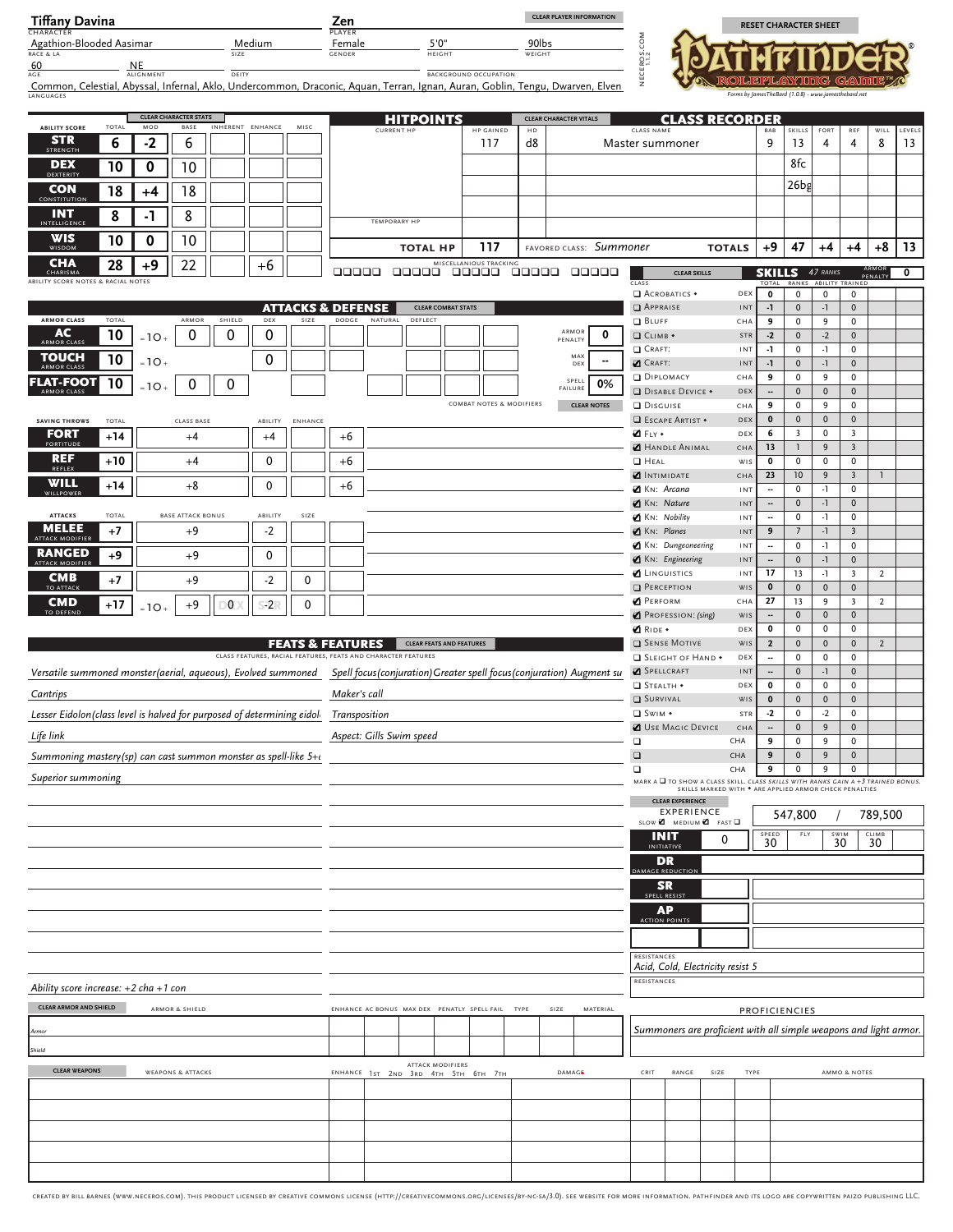|     |   | <b>EQUIPMENT</b>                                    | <b>CLEAR</b>   |              | <b>MAGIC ITEMS</b><br><b>CLEAR</b>                                   | USES 8       |               |                         |                              | <b>SPECIAL ABILITIES</b> |                    |                    | <b>CLEAR</b>                   |
|-----|---|-----------------------------------------------------|----------------|--------------|----------------------------------------------------------------------|--------------|---------------|-------------------------|------------------------------|--------------------------|--------------------|--------------------|--------------------------------|
| QTY | æ | <b>ITFM</b><br>Exotic Pack Saddle (on Mr. Slithers) | WEIGHT         | æ            | <b>ITEN</b><br>Wayfinder                                             | CHARGES      |               | Darkvision 60ft         | NAMI                         |                          |                    |                    | USES/DAY                       |
|     |   | Sleeves of many garments                            | 1              |              | Clear spindle ioun stone                                             |              |               | Summon nature's ally II |                              |                          |                    |                    | $\mathbf{1}$                   |
|     |   | Summoner's kit (in pack saddle)                     |                |              | Cloak of resistance $+5$                                             |              |               | Summon monster VII      |                              |                          |                    |                    | 14                             |
|     |   | Hot-weather clothing (in pack saddle)               |                |              | Headband of Alluring Charisma +6                                     |              |               |                         |                              |                          |                    |                    |                                |
|     |   | Hat with neckstrap for Mr. Slithers                 |                |              | Lucky Horseshoe +1 luck to saving throws, $1/d \left  1/day \right $ |              |               |                         |                              |                          |                    |                    |                                |
|     |   | Reinforced scarf                                    | $\mathbf{1}$   |              | Boots of the winterlands                                             |              |               |                         |                              |                          |                    |                    |                                |
|     |   | Smoked goggles                                      |                |              |                                                                      |              |               |                         |                              |                          |                    |                    |                                |
|     |   | Antitoxin                                           | $\mathbf{1}$   |              |                                                                      |              |               |                         |                              |                          |                    |                    |                                |
|     |   | Shovel for pit spells                               |                |              |                                                                      |              |               |                         |                              |                          |                    |                    |                                |
|     |   | Cloak of resistance $+5$                            | 1              |              |                                                                      |              |               |                         |                              |                          |                    |                    |                                |
|     |   | Salve of the Risen dead                             |                |              |                                                                      |              |               |                         |                              |                          |                    |                    |                                |
|     |   | Lucky horseshoe                                     | $\overline{2}$ |              |                                                                      |              |               |                         |                              |                          |                    |                    |                                |
|     |   | Rod of giant summoning                              | 5              |              |                                                                      |              |               |                         |                              |                          |                    |                    |                                |
|     |   | Boots of the winterlands                            | $\mathbf{1}$   |              |                                                                      |              |               |                         |                              |                          |                    |                    |                                |
|     |   |                                                     |                |              |                                                                      |              |               |                         |                              |                          |                    |                    |                                |
|     |   |                                                     |                |              |                                                                      |              |               |                         |                              |                          |                    |                    |                                |
|     |   |                                                     |                |              |                                                                      |              |               |                         |                              |                          |                    |                    |                                |
|     |   |                                                     |                |              |                                                                      |              |               |                         |                              |                          |                    |                    |                                |
|     |   |                                                     |                |              |                                                                      |              |               |                         |                              |                          |                    |                    |                                |
|     |   |                                                     |                |              |                                                                      |              |               |                         |                              |                          |                    |                    |                                |
|     |   |                                                     |                |              | Rod of giant summoning (greater)                                     | 3/day        |               |                         |                              |                          |                    |                    |                                |
|     |   |                                                     |                |              |                                                                      |              |               |                         |                              |                          |                    |                    |                                |
|     |   |                                                     |                |              |                                                                      |              |               |                         |                              |                          |                    |                    |                                |
|     |   |                                                     |                |              |                                                                      |              |               |                         |                              |                          |                    |                    |                                |
|     |   |                                                     |                |              |                                                                      |              | LIGHT<br>LOAD | MEDIUM<br>LOAD          | <b>HEAVY</b><br>LOAD         | <b>LOADS &amp; LIFT</b>  | LIFT ABOVE<br>HEAD | LIFT OFF<br>GROUND | <b>CLEAR</b><br>DRAG &<br>PUSH |
|     |   |                                                     |                |              |                                                                      |              | 20            | 40                      | 60                           |                          | 60                 | 120                | 300                            |
|     |   |                                                     |                |              | <b>WORN EQUIPMENT</b><br>EQUIPMENT SLOTS FOR MAGIC ITEMS             | <b>CLEAR</b> |               |                         |                              |                          |                    |                    |                                |
|     |   |                                                     |                | HEAD         | Headband of Alluring Charisma +6                                     |              |               | CURRENCY                |                              | <b>WEALTH</b>            |                    | TREASURE           | <b>CLEAR</b>                   |
|     |   |                                                     |                | FACE         |                                                                      |              | P             |                         |                              |                          |                    |                    |                                |
|     |   |                                                     |                |              | <b>TH ROAT</b>                                                       |              | $\mathsf{G}$  |                         | 31,628                       |                          |                    |                    |                                |
|     |   |                                                     |                |              | SHOULDERS Cloak of Resistance +5                                     |              | s             |                         | 6                            |                          |                    |                    |                                |
|     |   |                                                     |                | BODY         |                                                                      |              | $\mathsf{C}$  |                         |                              |                          |                    |                    |                                |
|     |   |                                                     |                | <b>TORSO</b> |                                                                      |              | OTHER         |                         |                              |                          |                    |                    |                                |
|     |   |                                                     |                | ARMS         |                                                                      |              |               |                         |                              |                          |                    |                    |                                |
|     |   |                                                     |                |              | Sleeves of many garments<br>HANDS                                    |              |               |                         | <b>BAGS &amp; CONTAINERS</b> |                          |                    |                    | CLEAR                          |
|     |   |                                                     |                | RING         | ring of inner fortitude (minor)                                      |              | ೫             |                         | CONTAINER                    |                          |                    | <b>VOLUME</b>      | WEIGHT                         |
|     |   |                                                     |                | RING         |                                                                      |              |               |                         |                              |                          |                    |                    |                                |
|     |   |                                                     |                | WAIST        |                                                                      |              |               |                         |                              |                          |                    |                    |                                |
|     |   | <b>TOTAL WEIGHT</b>                                 | 12             | FEET         | Boots of the winterlands                                             |              |               |                         |                              |                          |                    |                    |                                |
|     |   |                                                     |                |              |                                                                      |              |               |                         |                              |                          |                    |                    |                                |

## **NOTES**

## *Favored class bonus:x8 skill point x5 hp*

*Savant(social) From a very young age, the ability to master performance types has come quite naturally to you.*

*Benefit: Chose a performance type(sing). You gain a +2 trait bonus on all Perform checks made using that performance type. Perform is always a class skill for you.*

*Omen(Faith)You are the harbinger of some future event. Whether this event bodes good or ill, you exude an ominous presence.*

*Benefits: You gain a +1 trait bonus on Intimidate checks, and Intimidate is always a class skill for you. Once per day, you may attempt to demoralize an opponent as a swift action.* Truespeaker There are some aasimars whose language transcends all boundaries. They gain a +2 bonus on Linguistics and Sense Motive checks, and they leam two languages each time they gain a rank in Linguistics. This racial **Expanded class bonus:x8 skill point x5 hp**<br> **Expant (social) From a very young age, the ability to master performance types has come quite naturally to you.**<br>
<u>Benefit: Chose a performance type (sing). You gain a +2 trait</u>